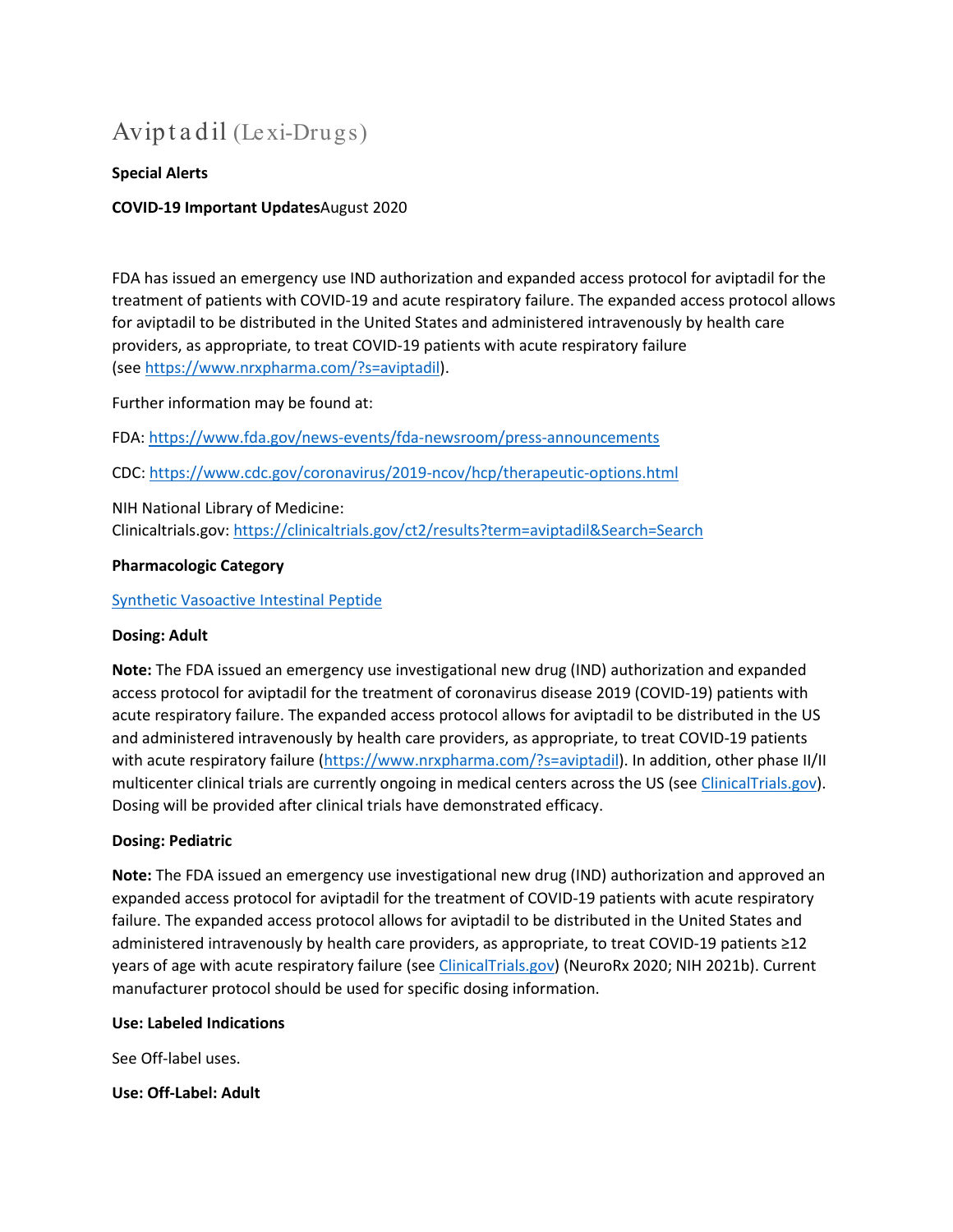## **Coronavirus disease 2019 (COVID-19)**Level of Evidence [C]

In vitro and animal studies demonstrate the activity of aviptadil against coronaviruses (eg, severe acute respiratory syndrome coronavirus [SARS-CoV], SARS-CoV-2, and potential decrease in pulmonary inflammation ( $\text{Ref}$ ). A case series describes clinical improvement after receiving intravenous aviptadil in patients with acute respiratory failure due to coronavirus disease 2019 (COVID-19); however, no conclusions about the safety and efficacy of aviptadil can be made until randomized, controlled clinical trials are performed (Ref). Aviptadil is currently in phase II/III clinical trials to include patients with acute respiratory failure due to COVID-19  $(^{Ref})$ .

#### **Prescribing and Access Restrictions**

Aviptadil is not commercially available in the United States; however, it is currently available in other countries to treat other medical conditions. Aviptadil can be obtained through an expanded access (via several ongoing clinical trials) or compassionate use for the treatment of coronavirus disease 2019 (COVID-19) from the manufacturer. Expanded access request forms must be submitted to NeuroRx by the patient's treating physician [\(https://www.nrxpharma.com/?s=aviptadil\)](https://www.nrxpharma.com/?s=aviptadil); requests are assessed on an individual basis and require the patient to be hospitalized with confirmed infection with significant clinical manifestations (eg, respiratory failure) (NeuroRx 2020; NIH 2021b). In addition, other phase II/III multicenter clinical trials sponsored by NeuroRx are currently ongoing in medical centers across the United States (NIH 2021a; NIH 2021b; NIH 2021c).

#### **Pregnancy Considerations**

Aviptadil is under investigation for the treatment of acute respiratory failure due to COVID-19. Pregnant patients may be eligible for treatment under compassionate use (NIH 2021a). Outcome data following maternal use of aviptadil during pregnancy are limited (Youssef 2022).

The risk of severe illness from COVID-19 infection is increased in symptomatic pregnant patients compared to nonpregnant patients. Pregnant and recently pregnant patients with moderate or severe infection are at increased risk of complications such as hypertensive disorders of pregnancy, postpartum hemorrhage, or other infections compared to pregnant patients without COVID-19. Pregnant patients with symptoms may require ICU admission, mechanical ventilation, or ventilatory support (ECMO) compared to symptomatic nonpregnant patients. Other adverse pregnancy outcomes include preterm birth and stillbirth. The risk of coagulopathy, cesarean delivery, and maternal death may be increased; neonates have an increased risk for NICU admission. Maternal age and comorbidities such as diabetes, hypertension, lung disease, and obesity may also increase the risk of severe illness in pregnant and recently pregnant patients (ACOG 2022; NIH 2021d).

Data collection to monitor maternal and infant outcomes following exposure to COVID-19 during pregnancy is ongoing. Health care providers are encouraged to enroll patients exposed to COVID-19 during pregnancy in the Organization of Teratology Information Specialists pregnancy registry (877-311- 8972; [https://mothertobaby.org/join-study/\)](https://mothertobaby.org/join-study/).

#### **Adverse Reactions**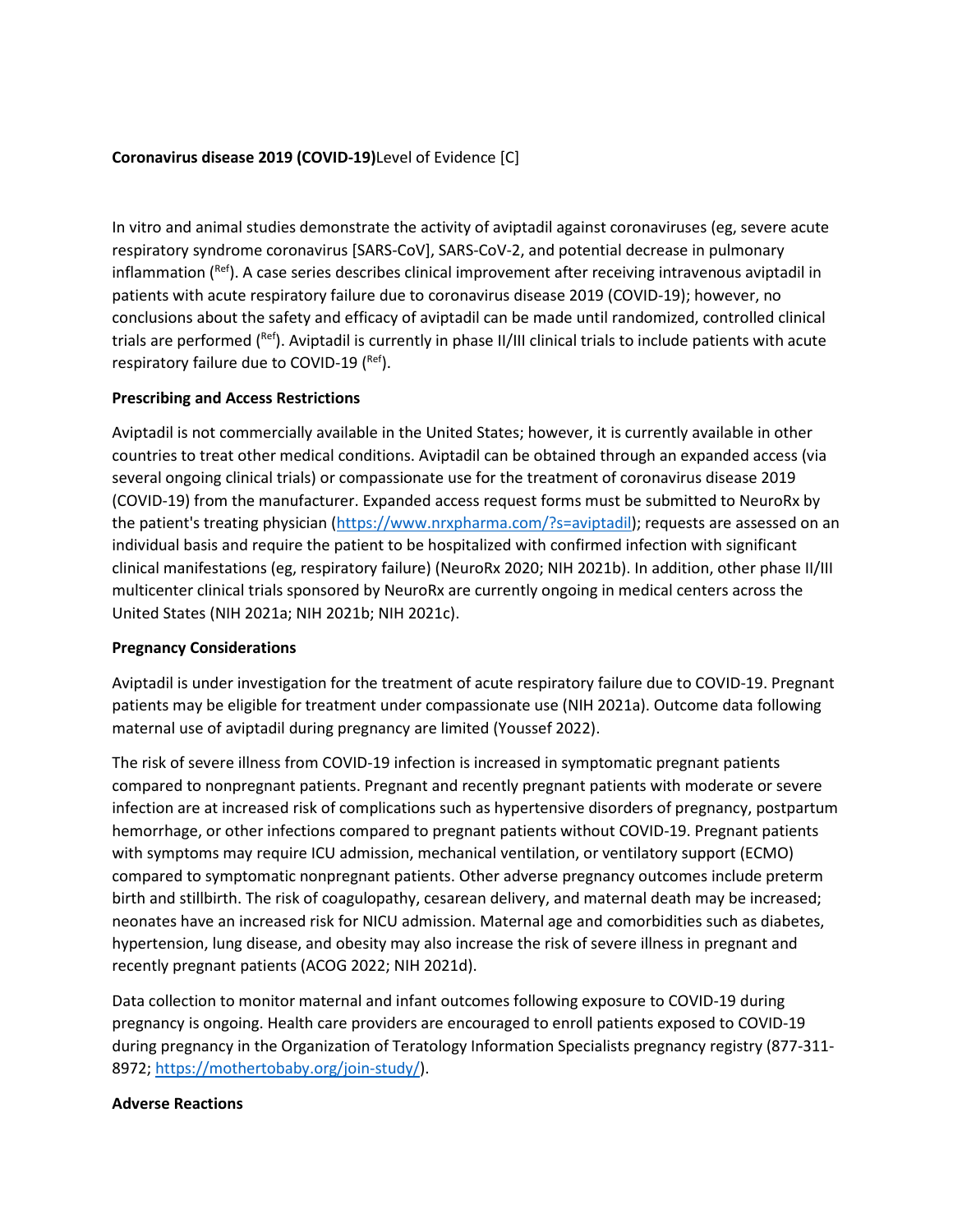Aviptadil is currently under investigation for use in the treatment of coronavirus disease 2019 (COVID-19) (see ClinicalTrials.gov). At this time, safety data are limited.

Frequency not defined:

Cardiovascular: Bigeminy (Javitt 2020), flushing (Javitt 2020), hypotension (Javitt 2020; Youssef 2020), tachycardia (Javitt 2020)

Gastrointestinal: Diarrhea (Javitt 2020; Youssef 2020)

## **Metabolism/Transport Effects**

None known.

## **Drug Interactions Open Interactions**

There are no known significant interactions.

#### **Mechanism of Action**

Aviptadil is a synthetic vasoactive intestinal peptide (VIP) that binds to VIP receptor type 1 (VPAC<sub>1</sub>) on alveolar type II cells in the lung, the same cells that bind the severe acute respiratory syndrome coronavirus (SARS-CoV-2) via their angiotensin-converting enzyme 2 receptors. VIP protects those cells and the surrounding pulmonary epithelium by blocking cytokines, preventing apoptosis, and upregulating the production of surfactant (Javitt 2020).

## **Pharmacokinetics**

Distribution:  $V_d$ : 14 mL/kg.

Half-life elimination: Plasma: ~1 to 2 minutes.

Excretion: Renal (35% within 4 hours, 90% within 24 hours).

#### **References**

American College of Obstetricians and Gynecologists (ACOG). COVID-19 FAQs for obstetriciansgynecologists, obstetrics. [https://www.acog.org/clinical-information/physician-faqs/covid-19-faqs-for](https://www.acog.org/clinical-information/physician-faqs/covid-19-faqs-for-ob-gyns-obstetrics)[ob-gyns-obstetrics.](https://www.acog.org/clinical-information/physician-faqs/covid-19-faqs-for-ob-gyns-obstetrics) Accessed March 15, 2022.

Javitt J. Investigator's brochure: RLF-100 solution for infusion. NeuroRx Inc; March 2020.

National Institutes of Health (NIH). ACTIV-3b: therapeutics for severely ill inpatients with COVID-19 (TESICO). [https://clinicaltrials.gov/ct2/show/study/NCT04843761.](https://clinicaltrials.gov/ct2/show/study/NCT04843761) Updated August 2021c. Accessed August 17, 2021.

National Institutes of Health (NIH). COVID-19 Treatment Guidelines Panel. Coronavirus disease 2019 (COVID-19) treatment guidelines. [https://www.covid19treatmentguidelines.nih.gov/.](https://www.covid19treatmentguidelines.nih.gov/) Updated October 27, 2021d. Accessed October 29, 2021.

National Institutes of Health (NIH). Intravenous aviptadil for critical COVID-19 with respiratory failure (COVID-AIV). [https://clinicaltrials.gov/ct2/show/study/NCT04311697.](https://clinicaltrials.gov/ct2/show/study/NCT04311697) Updated February 2021a. Accessed August 17, 2021.